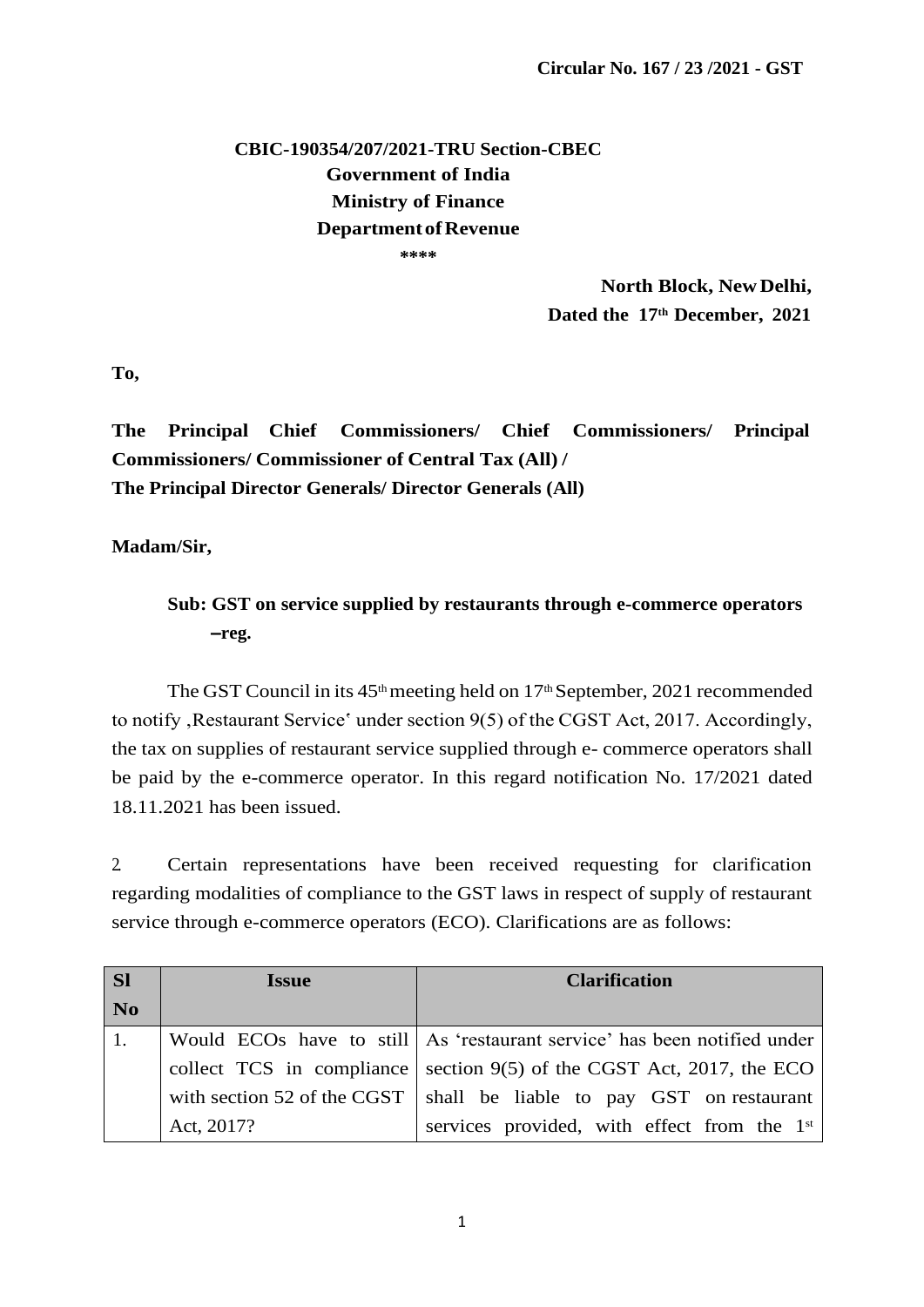| <b>SI</b>      | <b>Issue</b>                                                                                                                                                                                                                                                        | <b>Clarification</b>                                                                                                                                                                                                                                                                                                                                                                                                                  |
|----------------|---------------------------------------------------------------------------------------------------------------------------------------------------------------------------------------------------------------------------------------------------------------------|---------------------------------------------------------------------------------------------------------------------------------------------------------------------------------------------------------------------------------------------------------------------------------------------------------------------------------------------------------------------------------------------------------------------------------------|
| N <sub>o</sub> |                                                                                                                                                                                                                                                                     |                                                                                                                                                                                                                                                                                                                                                                                                                                       |
|                |                                                                                                                                                                                                                                                                     | January, 2022, through ECO. Accordingly, the<br>ECOs will no longer be required to collect TCS<br>and file GSTR 8 in respect of restaurant services<br>on which it pays tax in terms of section $9(5)$ .<br>On other goods or services supplied through<br>ECO, which are not notified u/s 9(5), ECOs will                                                                                                                            |
|                |                                                                                                                                                                                                                                                                     | continue to pay TCS in terms of section 52 of<br>CGST Act, 2017 in the same manner at<br>present.                                                                                                                                                                                                                                                                                                                                     |
| 2.             | Would<br><b>ECOs</b><br>have<br>to<br>mandatorily take a separate<br>registration w.r.t supply of<br>restaurant service [notified]<br>under $9(5)$ ] through them<br>though<br>they<br>even<br>are<br>registered to pay GST on<br>services on their own<br>account? | As ECOs are already registered in accordance<br>with rule 8(in Form GST-REG 01) of the CGST<br>Rules, 2017 (as a supplier of their own goods or<br>services), there would be no<br>mandatory<br>requirement of taking separate registration by<br>ECOs for payment of tax on restaurant service<br>under section 9(5) of the CGST Act, 2017.                                                                                          |
| 3.             | Would the ECOs be liable to<br>supply<br>of<br>tax<br>pay<br>on<br>business<br>unregistered<br>entities?                                                                                                                                                            | Yes. ECOs will be liable to pay GST on any<br>restaurant service supplied through them<br>restaurant service made by including by an unregistered person.                                                                                                                                                                                                                                                                             |
| 4.             | What would be the aggregate<br>turnover of person supplying<br>'restaurant service' through<br>ECO <sub>s</sub> ?                                                                                                                                                   | It is clarified that the aggregate turnover of<br>person supplying restaurant service through<br>ECOs shall be computed as defined in section<br>2(6) of the CGST Act, 2017 and shall include<br>the aggregate value of supplies made by the<br>restaurant through ECOs. Accordingly, for<br>threshold consideration or any other purpose in<br>the Act, the person providing restaurant<br>service through ECO shall account<br>such |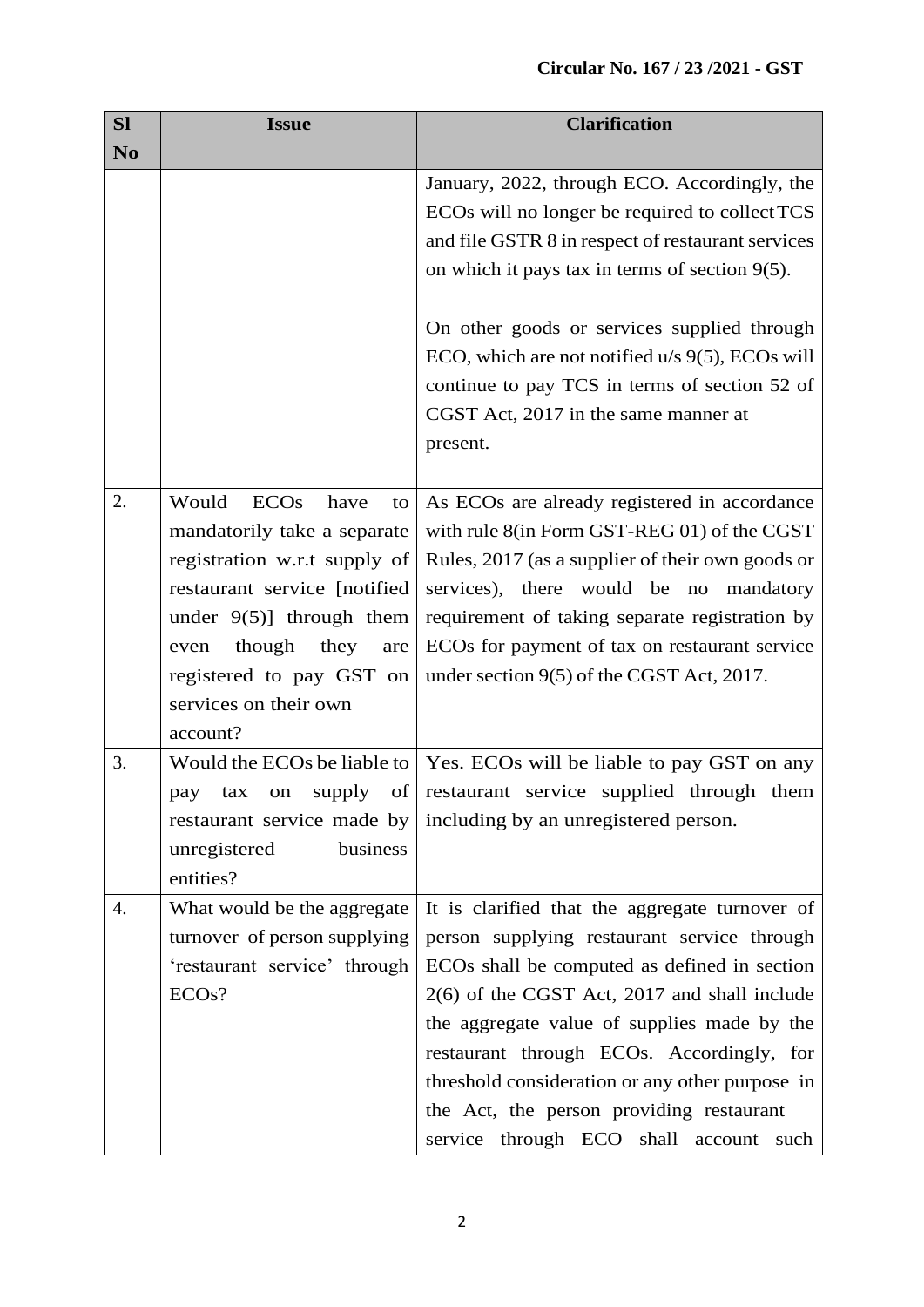| <b>Sl</b>      | <b>Issue</b>                                                                                                                                                                                                | <b>Clarification</b>                                                                                                                                                                                                                                                                                                                                                                                                                                                                                                                                                                                                                                                                                                                                                                                                                                                                                                                                                    |
|----------------|-------------------------------------------------------------------------------------------------------------------------------------------------------------------------------------------------------------|-------------------------------------------------------------------------------------------------------------------------------------------------------------------------------------------------------------------------------------------------------------------------------------------------------------------------------------------------------------------------------------------------------------------------------------------------------------------------------------------------------------------------------------------------------------------------------------------------------------------------------------------------------------------------------------------------------------------------------------------------------------------------------------------------------------------------------------------------------------------------------------------------------------------------------------------------------------------------|
| N <sub>o</sub> |                                                                                                                                                                                                             |                                                                                                                                                                                                                                                                                                                                                                                                                                                                                                                                                                                                                                                                                                                                                                                                                                                                                                                                                                         |
|                |                                                                                                                                                                                                             | services in his aggregate turnover.                                                                                                                                                                                                                                                                                                                                                                                                                                                                                                                                                                                                                                                                                                                                                                                                                                                                                                                                     |
| 5.             | supplies<br>of<br>Can<br>the<br>service<br>made<br>restaurant<br>through ECO <sub>s</sub> be recorded<br>as inward supply of ECOs<br>(liable to reverse charge) in<br>GSTR 3B?                              | No. ECOs are not the recipient of restaurant<br>service supplied through them. Since these are<br>not input services to ECO, these are not to be<br>reported as inward supply (liable to reverse<br>charge).                                                                                                                                                                                                                                                                                                                                                                                                                                                                                                                                                                                                                                                                                                                                                            |
| 6.             | Would ECO <sub>s</sub> be liable to<br>reverse proportional input<br>tax credit on his input goods<br>and services for the reason<br>that input tax credit is not<br>admissible on 'restaurant<br>service'? | ECO <sub>s</sub> provide their own<br>services<br>as<br>an<br>electronic platform and an intermediary for<br>which it would acquire inputs/input service on<br>which ECOs avail input tax credit (ITC). The<br>ECO charges commission/fee etc. for the<br>services it provides. The ITC is utilised by ECO<br>for payment of GST on services provided by<br>ECO on its own account (say, to a restaurant).<br>The situation in this regard remains unchanged<br>even after ECO is made liable to pay tax on<br>restaurant service. ECO would be eligible to<br>ITC as before. Accordingly, it is clarified that<br>ECO shall not be required to reverse ITC on<br>account of restaurant services on which it pays<br>GST in terms of section $9(5)$ of the Act.<br>It may also be noted that on restaurant<br>service, ECO shall pay the entire GST<br>liability in cash (No ITC could be utilised for<br>payment of GST on restaurant service supplied<br>through ECO) |
| 7.             | Can ECO utilize its Input Tax<br>Credit to pay tax w.r.t<br>'restaurant service' supplied<br>through the ECO?                                                                                               | No. As stated above, the liability of payment of<br>tax by ECO as per section $9(5)$ shall be<br>discharged in cash.                                                                                                                                                                                                                                                                                                                                                                                                                                                                                                                                                                                                                                                                                                                                                                                                                                                    |
| 8.             | Would supply of goods or<br>other<br>services<br>than                                                                                                                                                       | ECO is required to pay GST on services<br>notified<br>under<br>section $9(5)$ , besides<br>the                                                                                                                                                                                                                                                                                                                                                                                                                                                                                                                                                                                                                                                                                                                                                                                                                                                                          |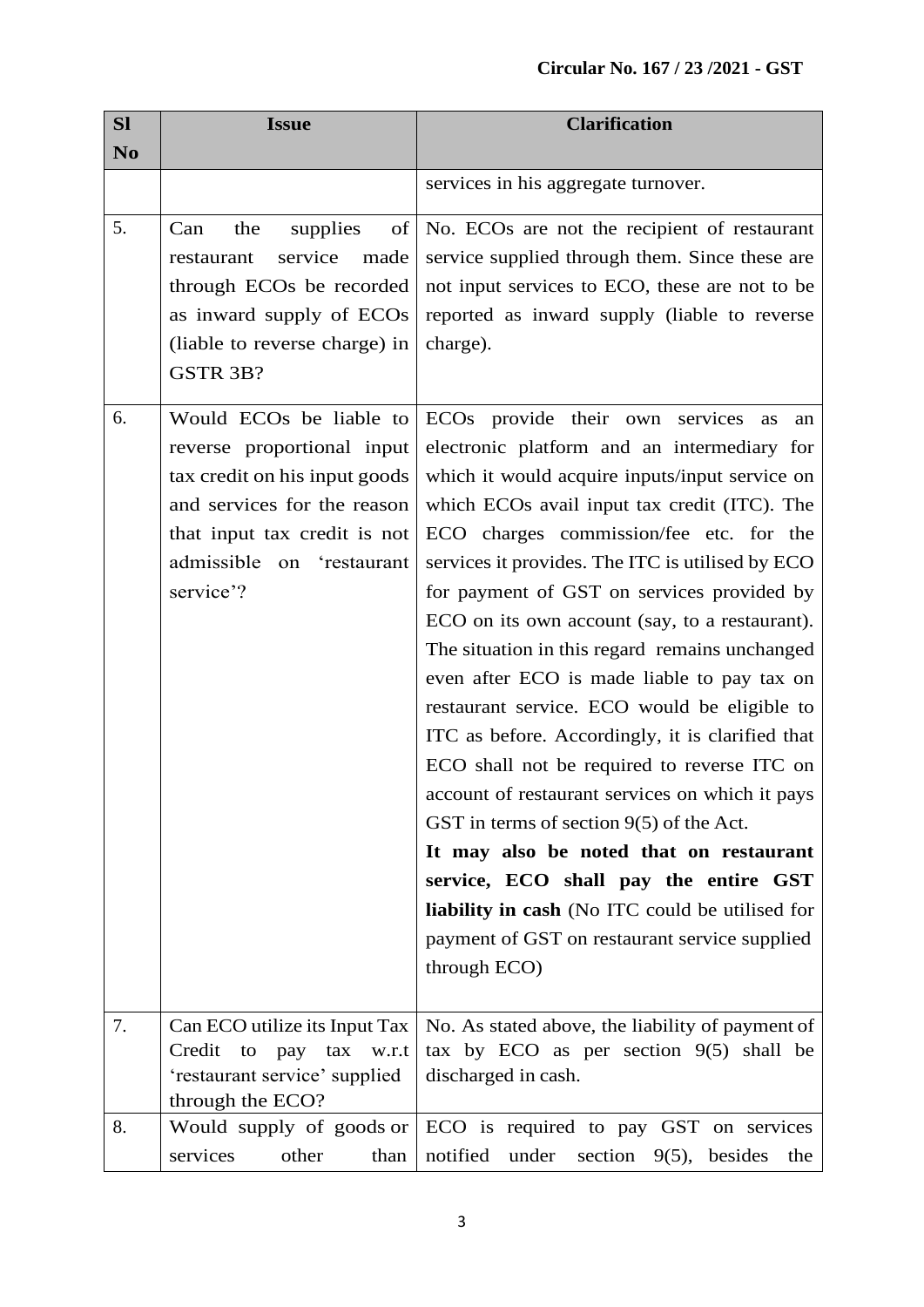| <b>Sl</b>      | <b>Issue</b>                                            | <b>Clarification</b>                                |
|----------------|---------------------------------------------------------|-----------------------------------------------------|
| N <sub>o</sub> |                                                         |                                                     |
|                | 'restaurant service' through                            | services/other supplies made<br>on his<br>own       |
|                | ECOs be taxed at 5% without                             | account.                                            |
|                | ITC?                                                    | On any supply that is not notified under section    |
|                |                                                         | $9(5)$ , that is supplied by a person through ECO,  |
|                |                                                         | the liability to pay GST continues on such          |
|                |                                                         | supplier and ECO shall continue to pay TCS on       |
|                |                                                         | such supplies.                                      |
|                |                                                         | Thus, present dispensation continues for ECO,       |
|                |                                                         | on supplies other than restaurant services. On      |
|                |                                                         | such supplies (other than restaurant services       |
|                |                                                         | made through ECO) GST will continue to be           |
|                |                                                         | billed, collected and deposited in the same         |
|                |                                                         | manner as is being done at present. ECO will        |
|                |                                                         | deposit TCS on such supplies.                       |
| 9.             | Would 'restaurant service'                              | Considering that liability to pay GST on            |
|                | and goods or services other                             | supplies other than 'restaurant service' through    |
|                | than restaurant service sold                            | the ECO, and other compliances under the Act,       |
|                | by a restaurant to a customer                           | including issuance of invoice to customer,          |
|                | under the same order be                                 | continues to lie with the respective suppliers      |
|                | billed differently? Who shall                           | (and ECOs being liable only to collect tax at       |
|                | be liable for raising invoices                          | source (TCS) on such supplies), it is advisable     |
|                | in such cases?                                          | that ECO raises separate bill on restaurant         |
|                |                                                         | service in such cases where ECO provides other      |
|                |                                                         | supplies to a customer under                        |
|                |                                                         | the same order.                                     |
| 10.            | Who will issue invoice in                               | The invoice in respect of restaurant service        |
|                | respect of restaurant service<br>supplied through ECO - | supplied through ECO under section 9(5) will        |
|                | whether by the restaurant or                            | be issued by ECO.                                   |
|                | by the ECO?                                             |                                                     |
| 11.            | Clarification may be issued                             | A number of other services are already notified     |
|                | regard<br>reporting<br>of<br>as                         | under section $9(5)$ . In respect of such services, |
|                | restaurant services, value and                          | ECO operators are presently paying GST by           |
|                | tax liability etc in the                                | furnishing details in GSTR 3B.                      |
|                | GST return.                                             | The ECO may, on services notified under             |